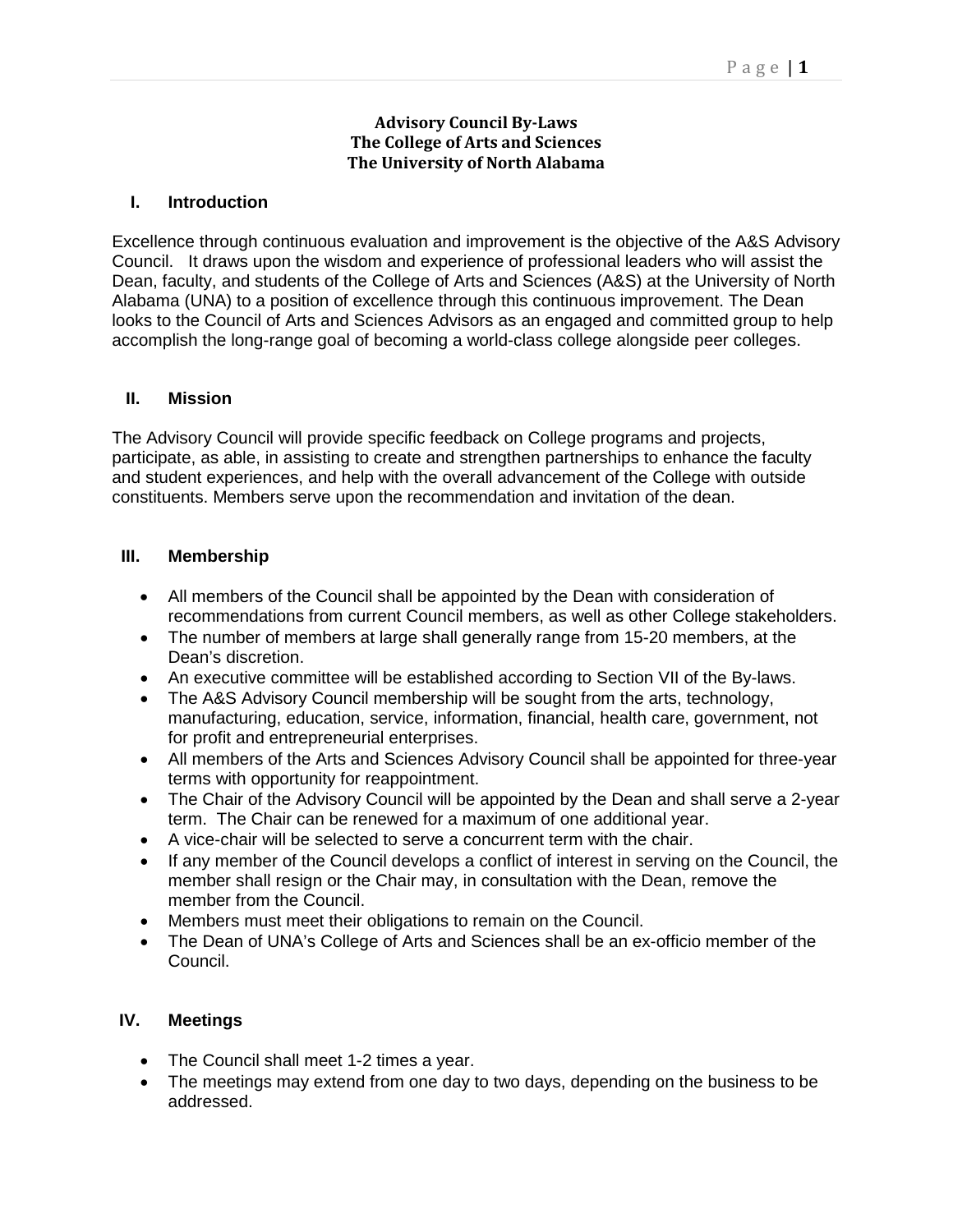- Video and audio conferencing may be used in lieu of face-to-face meetings when appropriate.
- Conference calls on specific issues may be held between annual meetings to facilitate the work of the Council and to maintain the momentum of decisions and action items. When appropriate, decisions will be made by conference calls.
- Meeting agendas will be established by the Dean in consultation with the Chair and will include issues raised by both the College and the Council members.
- Minutes of each meeting shall be taken by an A&S representative. Minutes shall be circulated to the members after the meeting, and approved at the next meeting. Minutes shall be retained within the College.
- Council meetings will be run according to Robert's Rules of Order. All decisions resulting from meetings of the Council will be advisory to the Dean.

## **V. Chair's Responsibilities**

- Act as counsel to the Dean.
- Shall provide consultation to the Dean in setting the Agenda.
- Preside over the Council meetings.
- Call upon members of the Council, when required, for special activities.
- Review minutes and forward them to the Council members for approval.
- Appoint committees.
- Enforce the policies and procedures of the Council.
- Represent the Council internally and externally to the College as needed.

# **VI. Council Members' Responsibilities**

- Attend meetings on a regular basis. Absence from two consecutive meetings may result in revocation of membership by the Chair, in consultation with the Dean.
- Serve, as needed between meetings, on ad-hoc committees.
- Serve as advocates for the value of a liberal arts education, and the essential foundational role the College of Arts and Sciences plays within the University and changing needs of society.
- Members may be asked to briefly present specific topics to inform College faculty, students, staff, and fellow members of needs in the community and region.
- Hosting or participating in college events that promotes awareness of and interest in the university, college and its faculty, departments and programs.
- Act on all action items presented on the agenda (i.e., approval of minutes). If conflict of interest presents itself on any action item, members are expected to recuse themselves from discussion and vote.
- Assist the College in identifying the necessary human, financial, and physical resources needed to deliver high quality, nationally competitive programs.
- Commit to a minimum donation of \$1,000 annually to further initiatives presented by faculty and the Dean and deemed significant by the Council.
- The Council will offer guidance and make recommendations on topics that may include, but are not limited to, those listed below:
	- o External Affairs developing strategies to cultivate and engage alumni, corporations, and other friends into a long-standing relationship with the College;